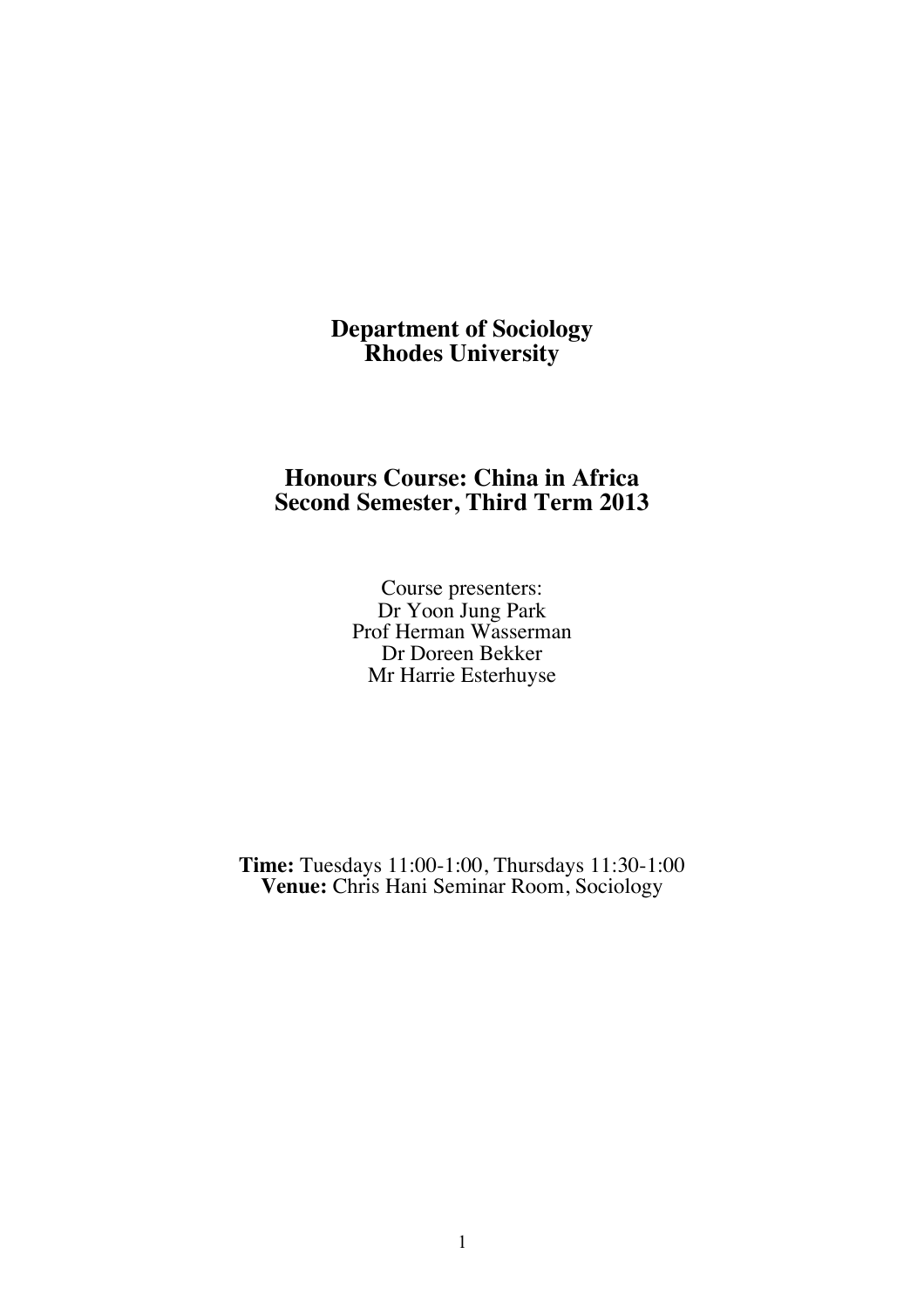# **China in Africa**

| Lecturers:    |                                                                                                                                                                                                           |
|---------------|-----------------------------------------------------------------------------------------------------------------------------------------------------------------------------------------------------------|
| Weeks $1-3$ : | Dr Yoon Jung PARK, Senior Research Associate, Sociology, Rhodes<br>University; Convener/Coordinator, Chinese in Africa/Africans in China<br><b>Research Network</b><br>E-mail: $\text{yoon1@verizon.net}$ |
| Week 4:       | Dr Doreen BEKKER, Senior Lecturer, Economics, Rhodes University<br>Email: Doreen.Bekker@ru.ac.za                                                                                                          |
| Week $5:$     | Prof Herman WASSERMAN, Journalism & Media Studies, Rhodes<br>University)<br>Email: h.wasserman@ru.ac.za                                                                                                   |
| Week 6:       | Mr Harrie ESTERHUYSE, Research Analyst, Centre for Chinese<br>Studies, University of Stellenbosch<br>Email: hesterhuyse@sun.ac.za                                                                         |

#### **Module Description:**

In the past, Africa has often been cast as poor, underdeveloped, and in need of the West's assistance. Headlines used to scream of Africa's pathetic state. In the past couple of years, this has changed; today, Africa is often touted at *the* place for investment and innovation. Economic growth in many African countries has superseded growth in most European countries and foreign investors are flocking to Africa. China leads this charge and can largely be credited with the change in attitude toward the continent – from basket case to miracle zone. At the same time, China is accused of being predatory and neo-colonial, in search of mineral resources to fuel its own growth; markets to dump its excess, cheap manufactured products, and land to grow food for its growing population. Chinese migrants are accused of poor labour practices when they employ locals, but also told that they are not creating enough jobs; they are also accused of out-competing Africans and putting them out of business. Other global factors also contribute to the nuances of the China/Africa debate. The China/Africa partnership is growing within the era of global warming, a time when the world has been made critically aware of the finite nature of our planet – and the anthropogenic processes destroying it. Questions remain about lasting development impacts.

This module is designed to examine the links between China and Africa from the beginning of their historical relationship through to present times. The main purpose of the module is to explore in detail the following:

- The key myths and rumours about China's engagement in Africa;
- The role of migration and migrants in Africa's development;
- Preliminary impacts of Chinese engagement in African countries;
- African responses to Chinese people and activities on the continent;
- Chinese investment and trade relations with Africa with a specific emphasis on South Africa;
- The role of the media in China-Africa relationships; and
- China's role as world environmental bad boy or international renewable energy leader, and current environmental impacts in/on Africa

The module aims to provide students the opportunity to critically discuss and analyze China-Africa (or Africa-China) socio-economic relations and their implications for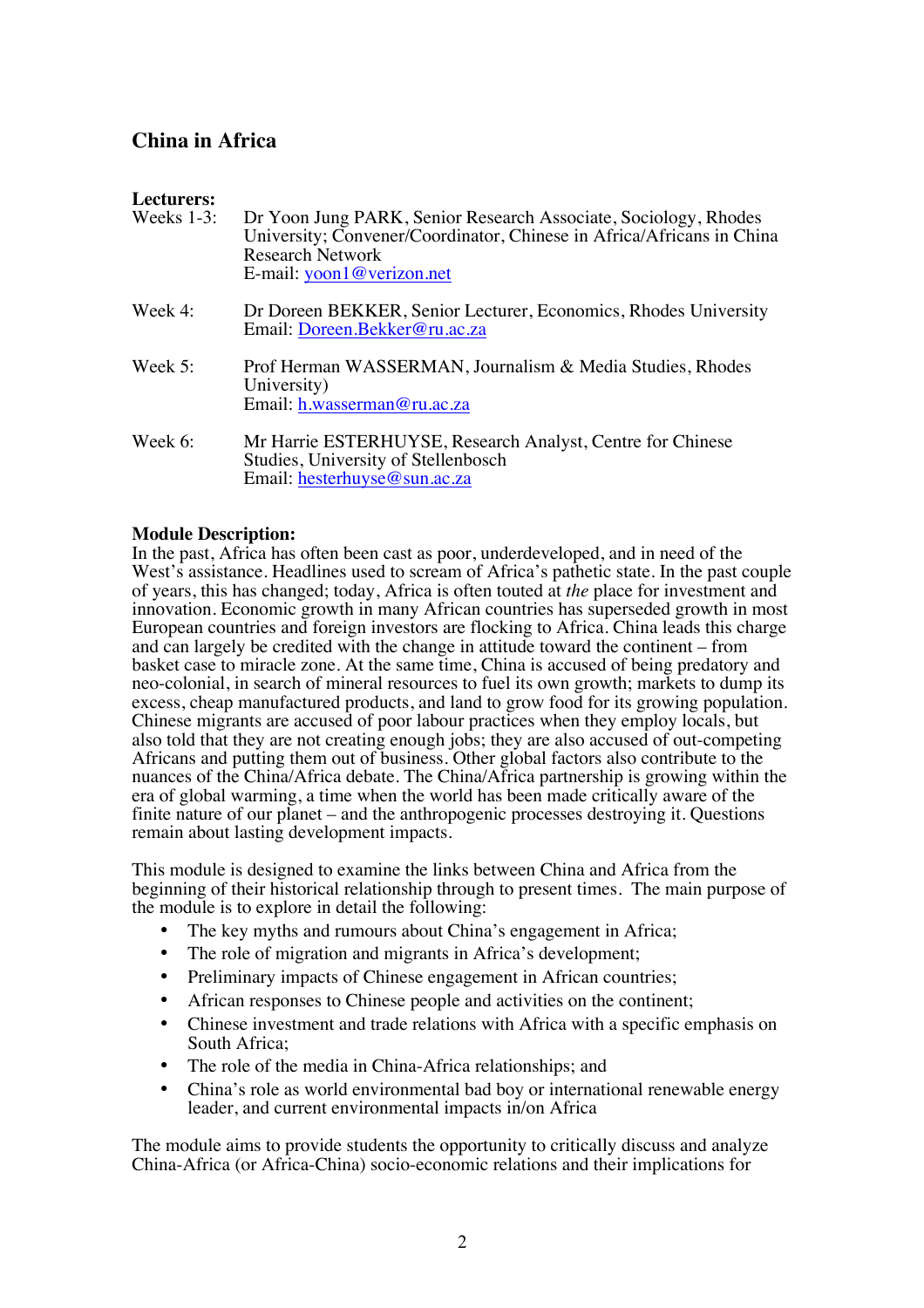future relations between the country and the continent. It also aims to allow students the opportunity to examine a number of inter-related topics that shed light on China's (possible) influences and impacts on the economies, polities, and societies of individual African countries.

#### **Module Requirements:**

Given the short length of this module, attendance at seminars is **compulsory**. Student participants are expected to have read all the compulsory readings prior to coming to class. Each session topic is listed below together with required and recommended readings; most of these should be available online; those that are not will be provided electronically. Students may be selected at random to provide summaries of readings at the beginning of each class to ensure that everyone keeps up with all the required readings. Each presentation should be under five minutes and will be marked as part of your participation grade.

There will be THREE written assignments for this course (each worth 10% of your final grade). Each of the four lecturers will give a written assignment; students will SELECT three of the four to complete. A FINAL EXAM (worth  $70\%$  of your mark) will include material from each of the sections. Specifics for each of these are spelled out below.

Papers will be marked based on your ability to critically engage with the class discussions, readings and video clips; develop and defend your own argument/s; and provide evidence from the readings & lecture materials. We will also be looking for clarity of writing style, clear referencing, as well as spelling and grammatical errors. We want engaging discussion, elaboration of your points, explanation of various perspectives, and comparisons, where applicable. In the "real world" you will often be judged on your ability to explain different views and articulate your own point/s clearly, succinctly and convincingly, both verbally and in writing; we are hopeful that these assignments will help you hone some of these skills.

PLEASE NOTE: Plagiarism of any sort will not be tolerated. Any ideas or quotations you use from readings MUST be acknowledged in a footnote, endnote and/or the references.

#### **WEEK ONE: Myths & Rumours, historical ties between China and Africa (Dr Yoon Jung PARK)**

**Session 1: Introduction**

**Why are China-Africa linkages relevant? What are the key myths & rumours surrounding China's engagements in Africa? (Tuesday 23 July)**

#### **To watch during class:**

**http://www.aljazeera.com/programmes/peopleandpower/2012/01/201214846247979 45.html**

#### **Required reading**

Deborah Brautigam, "Rogue Donor? Myths and Realities" (Chapter 11), pp. 273-306, in Brautigam (2009), *The Dragon's Gift. The Real Story of China in Africa*, Oxford, New York: Oxford University Press. (PDF to be provided)

#### **Recommended reading**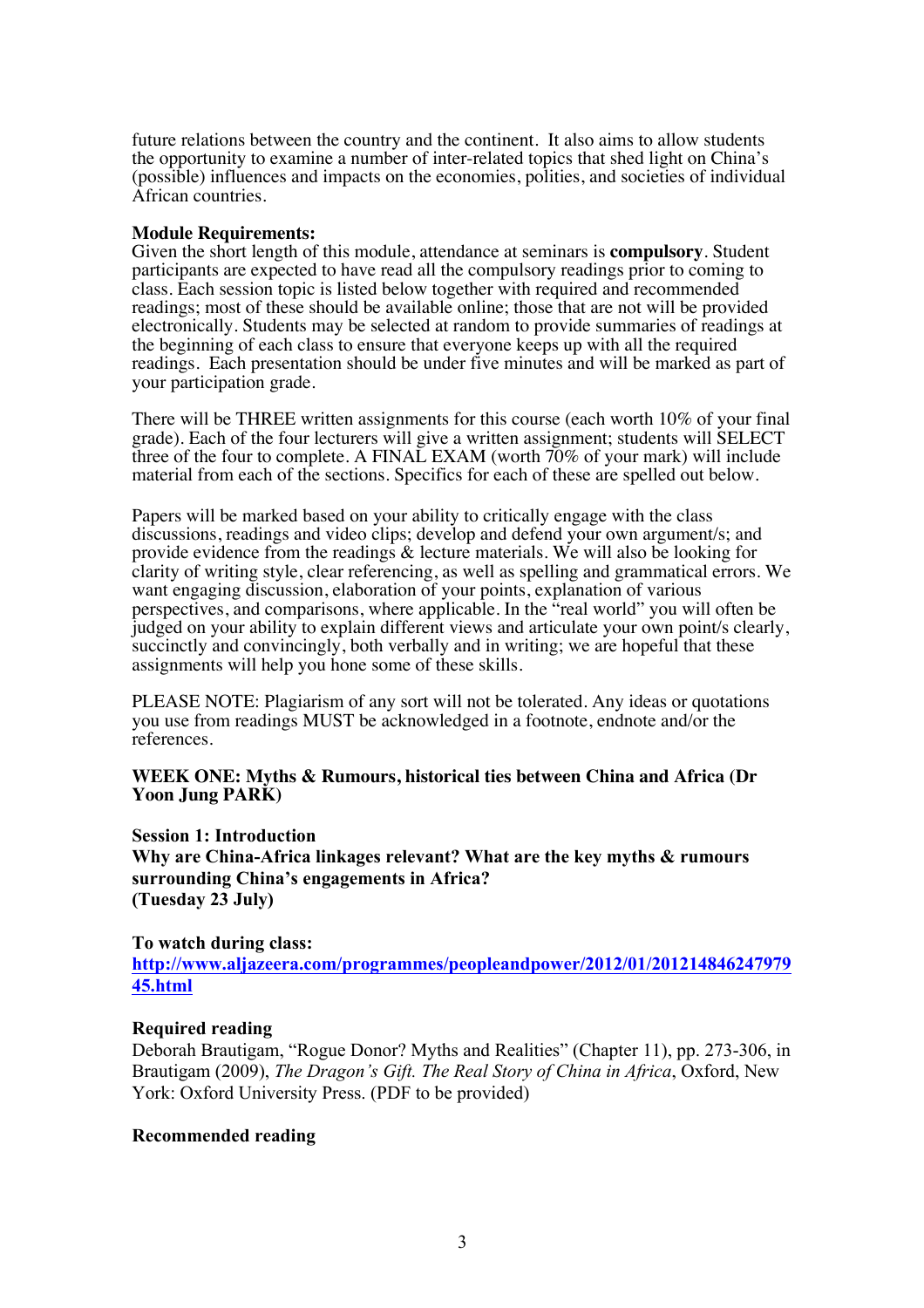Barry Sautman and Yan Hairong, "Friends and Interests: China's Distinctive Links with Africa," *African Studies Review*, Vol. 50, No. 3 (Dec., 2007), pp. 75-114.

Chris Alden, Dan Large, and Ricardo Soares de Oliveira, "China Returns to Africa: Anatomy of an Expansive Engagement," Real Instituto Elcano, Working Paper 51/2008.

Sarah Raine, "Contextualising Today's Sino-African Relations" (Chapter 1), pp. 13-58, in Raine (2009) *China's African Challenges*, Oxford, London: The International Institute for Strategic Studies.

Dominik Kopiński, Andrzej Polus & Ian Taylor, "Contextualising Chinese Engagement in Africa," *Journal of Contemporary African Studies* (2011) 29: 2, 129-136.

Garth Shelton, Afro-Chinese Relations in an Era of Globalization, In *Afro-Chinese Relations: Past, Present and Future*, Edited by Kwesi Kwaa Prah (Cape Town: Centre for Advanced Studies of African Society, 2007).

Baohui Zhang, "Chinese Foreign Policy in Transition: Trends and Implications," *Journal of Current Chinese Affairs* (2010) 39: 2, 39-68.

#### **Session 2: China-Africa relations in historical context (Thursday 25 July) Required reading**

Jamie Monson, "Introduction", (Chapter 1), pp. 1-14 and "Conclusion" (Chapter 7), pp. 147-156 in Monson (2009) *Africa's Freedom Railway. How a Chinese Development Project Changed Lives and Livelihoods in Tanzania.* Bloomington, Indianapolis: Indiana University Press. (PDF to be provided)

#### **Recommended reading**

Snow, Philip. *The Star Raft: China's encounter with Africa.* Ithaca, N.Y.: Cornell University Press, 1989.

Larkin, Bruce D. *China and Africa, 1949-1970: The Foreign Policy of the People's Republic of China.* Berkeley: University of California Press, 1971.

Chris Alden & Ana Cristina Alves, "History & Identity in the Construction of China's Africa Policy," *Review of African Political Economy* (2008) 35: 115, 43-58.

M. M. M. Bolaane, "China's Relations with Botswana: An Historical Perspective," In *Afro-Chinese Relations: Past, Present and Future*, Edited by Kwesi Kwaa Prah (Cape Town: Centre for Advanced Studies of African Society, 2007).

Yan Hairong and Barry Sautman, "Chinese Farms in Zambia: From Socialist to 'Agro-Imperialist' Engagement?" *African and Asian Studies* (2010) 9: 307-333.

#### **WEEK TWO: Chinese in Africa and Africans in China (Dr Yoon Jung PARK)**

**Session 3: Chinese migrants in Africa**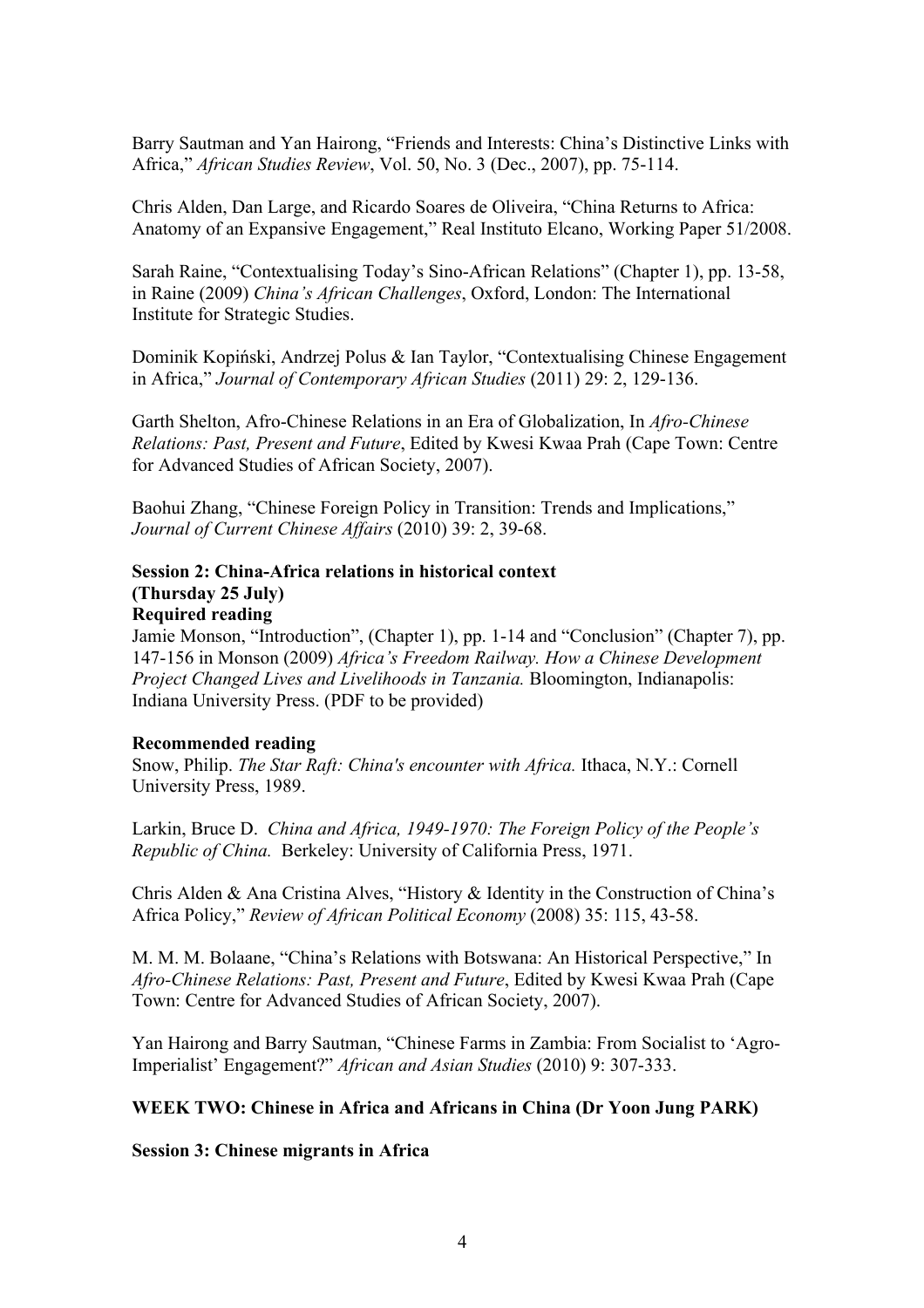# **(Tuesday 30 July)**

### **Required reading**

Park, YJ. January 2009. "Chinese Migration in Africa" Occasional Paper No. 24, China in Africa Programme, South African Institute for International Affairs. Johannesburg: SAIIA. Available on: http://www.saiia.org.za/occasional-papers/chinese-migration-inafrica

McNamee, Terence (with others). March 2013. "Africa in Their Words. A Study of Chinese Traders in South Africa, Lesotho, Botswana, Zambia and Angola. Discussion Paper. The Brenthurst Foundation. http://www.thebrenthurstfoundation.org/thoughtleadership-2012-china-in-africa.htm

#### **Recommended reading**

Tu T. Huynh, Yoon Jung Park, and Anna Ying Chen, "Faces of China: New Chinese Migrants in South Africa, 1980s to Present," *African and Asian Studies* (2010) 9, 286- 306. (PDF available upon request)

Park, YJ. Jan 2012 "Living In-Between: The Chinese in South Africa" in Migration Information Source, will be available online at http://www.migrationinformation.org/Feature/display.cfm?id=875

Dittgen, Romain. March 2010. "From Isolation to Integration? A Study of Chinese Retailers in Dakar," South Africa Institute of International Affairs. Available on: http://www.saiia.org.za/images/stories/pubs/occasional\_papers/saia\_sop\_57\_dittgen\_20 100326.pdf

Philip Harrison , Khangelani Moyo & Yan Yang (2012). "Strategy and Tactics: Chinese Immigrants and Diasporic Spaces in Johannesburg, South Africa," *Journal of Southern African Studies*, 38:4, 899-925. http://dx.doi.org/10.1080/03057070.2012.741013

# **Session 4: Africans in China (Thursday 1 August)**

#### **Required reading**

Yang Yang, April 2011. "A New Silk Road: African Traders in South China" (pp 4-7) in *The China Monitor*, Issue 61. http://www.ccs.org.za/?p=3883

Namvula Rennie. 2010. "Africans in China. Sweet and Sour in Guangzhou", *The Africa Report.* No. 21. February-March. (PDF to be provided)

#### **Recommended reading**

Heidi Østbø Haugen, 2012. "Nigerians in China: A Second State of Immobility" in *International Migration.*

Zhigang Li, Laurence J. C. Ma, and Desheng Xue. 2009. "An African Enclave in China: The Making of a New Transnational Urban Space" Eurasian Geography and Economics, 50, No. 6, pp. 699–719.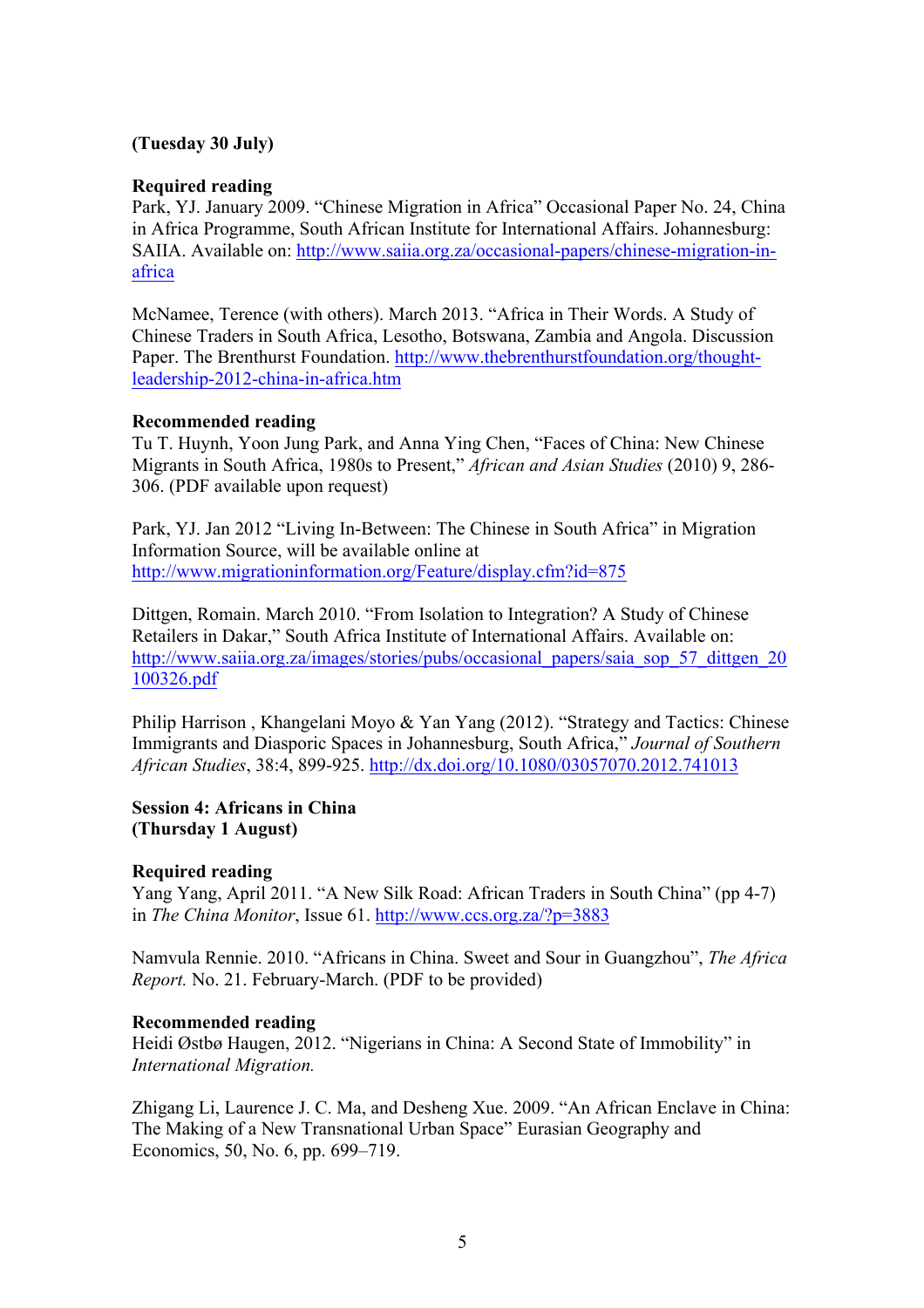# **WEEK THREE: Preliminary Impacts and African Responses to China/Chinese presence on the continent (Dr Yoon Jung PARK)**

# **Session 5: Preliminary Impacts of Chinese engagement in Africa (focus on South Africa) (Tuesday 6 August)**

## **Required Reading**

Park, YJ and Chris Alden. 2013. "'Upstairs' and 'Downstairs' Dimensions of China and the Chinese in South Africa" in *State of the Nation 2012: Tackling Poverty and Inequality.* Pretoria: HSRC Press. (PDF to be provided)

## **Recommended reading:**

Kwekuh Ampiah & Sanusha Naidu, "The Sino-African Relationship: Towards an Evolving Partnership?" (Chapter 18), pp. 329-340 in Kweku Ampiah and Sanusha Naidu (Eds.) 2008. *Crouching Tiger, Hidden Dragon? Africa and China.* Durban: University of KwaZulu-Natal Press.

Percyslage Chigora and Taderera Hebert Chisi, "The Eight Years of Interaction: Lessons from Zimbabwe's Look East Policy and the Future of African Countries and Asia-Pacific Region," *Journal of Sustainable Development in Africa* (2009) 10: 4, 147- 161.

### **Session 6: From Africa's perspective: African policy alternatives, African perceptions of China and the Chinese (Thursday 8 August)**

#### **Required reading**

The Chinese in Africa. Trying to pull together. Africans are asking whether China is making their lunch or eating it." Apr 20th 2011 | NAIROBI | from the print edition found on http://www.economist.com/node/18586448

Vera Songwe and Nelipher Moyo. 2012. "China–Africa Relations: Defining New Terms of Engagement." The Brookings Institution, Africa Growth Initiative. http://www.brookings.edu/research/reports/2012/01/priorities-foresightafrica/china\_africa\_relations\_songwe\_moyo

Max Rebol, "Public Perceptions and Reactions: Gauging African Views of China in Africa" in Alternatives: Turkish Journal of International Relations, 9 (4): 149-186, Winter 2010 (PDF to be provided)

Karen L. Harris, "Anti-Sinicism: Roots in Pre-industrial Colonial Southern Africa," *African and Asian Studies* (2010) 9, 213-231. (PDF to be provided)

#### **For further reading:**

Park, YJ. 2013. "Perceptions of Chinese in Southern Africa. Constructions of the 'Other' and the Role of Memory" African Studies Review. 56 (01): 131-153. http://journals.cambridge.org/repo\_A89TGqkz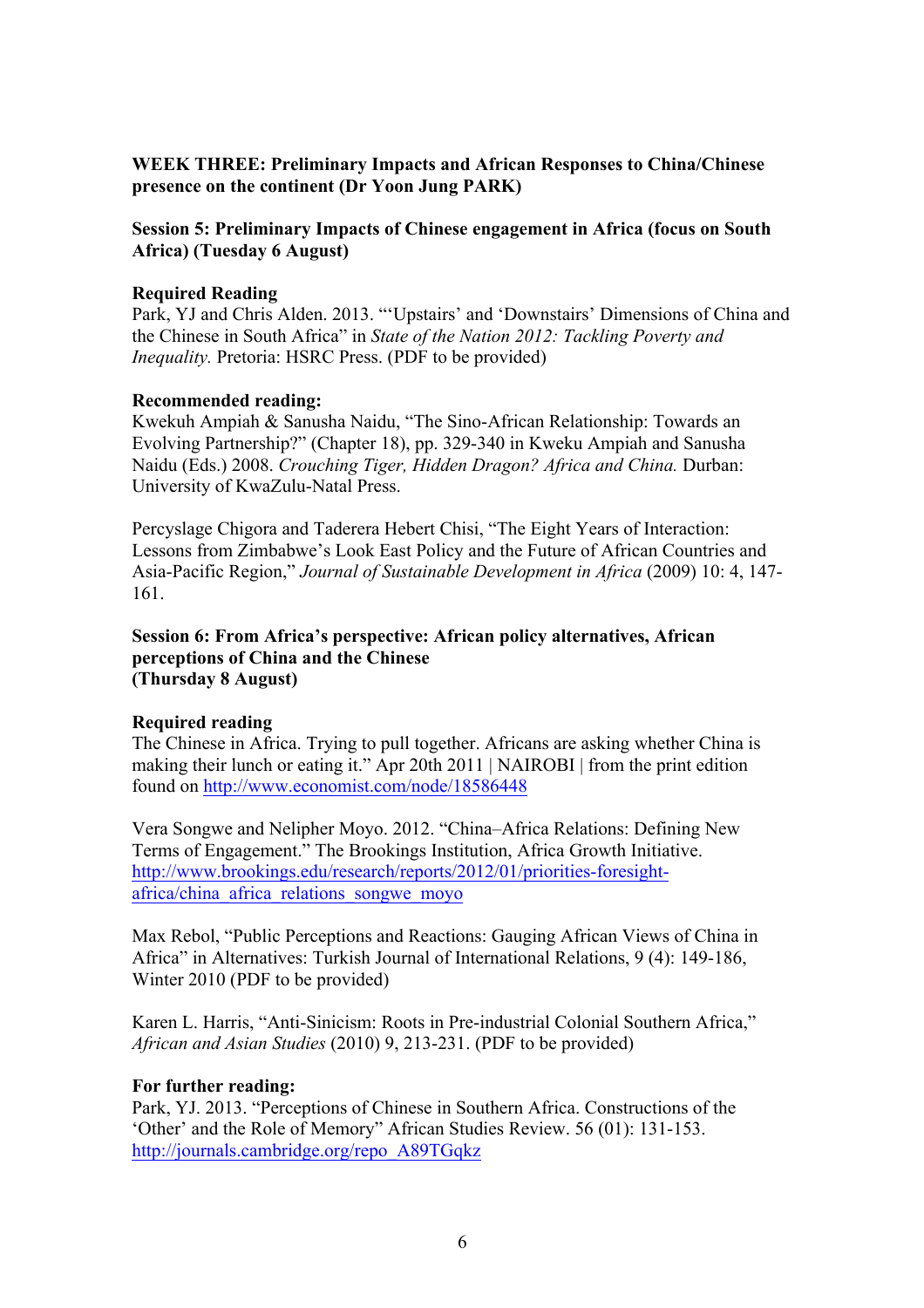Barry Sautman and Yan Hairong, "African Perspectives on China-Africa Links," *The China Quarterly* (Sep., 2009) 199, 728-759.

Mario Esteban, "A Silent Invasion? African Views on the Growing Chinese Presence in Africa: The Case of Equatorial Guinea," *African and Asian Studies* (2010) 9, 232-251.

## **Assignment for Dr PARK:**

Select an African country and write a brief (4 to 5-page) paper discussing the primary modes of Chinese engagement in/with that country, preliminary impacts of this engagement, and local perceptions of the Chinese migrants and/or Chinese economic presence. Draw your own conclusions (positive? negative? mixed?) about Chinese engagement in 'your' country and ensure that you provide evidence for these. NB: This paper must be submitted on Thursday 8 August in class as I will be leaving Grahamstown on the following day.

#### **WEEK FOUR: A look at Chinese investment and trade relations with Africa with a specific emphasis on South Africa (Dr Doreen BEKKER)** (12 - 16 August)

Although the topic cannot be dealt with in any great detail, students will be expected to consider why China is investing in Africa, and to think about whether both parties (Africa and China) are benefiting from this investment. For example, one of the reasons why China invests in Africa is to access natural resources. In this regard, South Africa will be considered as a special case because Chinese investment in South Africa is a bit different to other countries on the African continent.

Trade issues are different to investment issues. Nevertheless, we need to also briefly explore the fact that various trade barriers are sometimes used to block Chinese exports to other countries. It has been argued that by investing and manufacturing in developing countries, China may be able to circumvent some of these trade barriers. In other words, this could be another reason why China is investing in some developing countries.

A number of readings will be prescribed and number of recommended readings will also be provided (see list below) to enable the students to engage with the above topics. Students will also be expected to access a few websites to get more up-to-date information and data (for example the WTO website and a few newspaper or magazine articles). These websites and/or links will be provided during the seminar periods. Students will also be expected to complete and submit an assignment, details of which will be provided at a later stage. This will comprise of a short essay plus some research – for example looking up some data on FDI and looking at some up-to-date information in newspapers (or other websites).

#### **Prescribed readings:**

Doriye E. 2010. The next stage of sovereign wealth investment: China buys Africa. Journal of Financial Regulation and Compliance, 18 (1):23-31.

Brautigam D. 2011. China in Africa: Seven myths (ARI). Analysis of the Real Instituto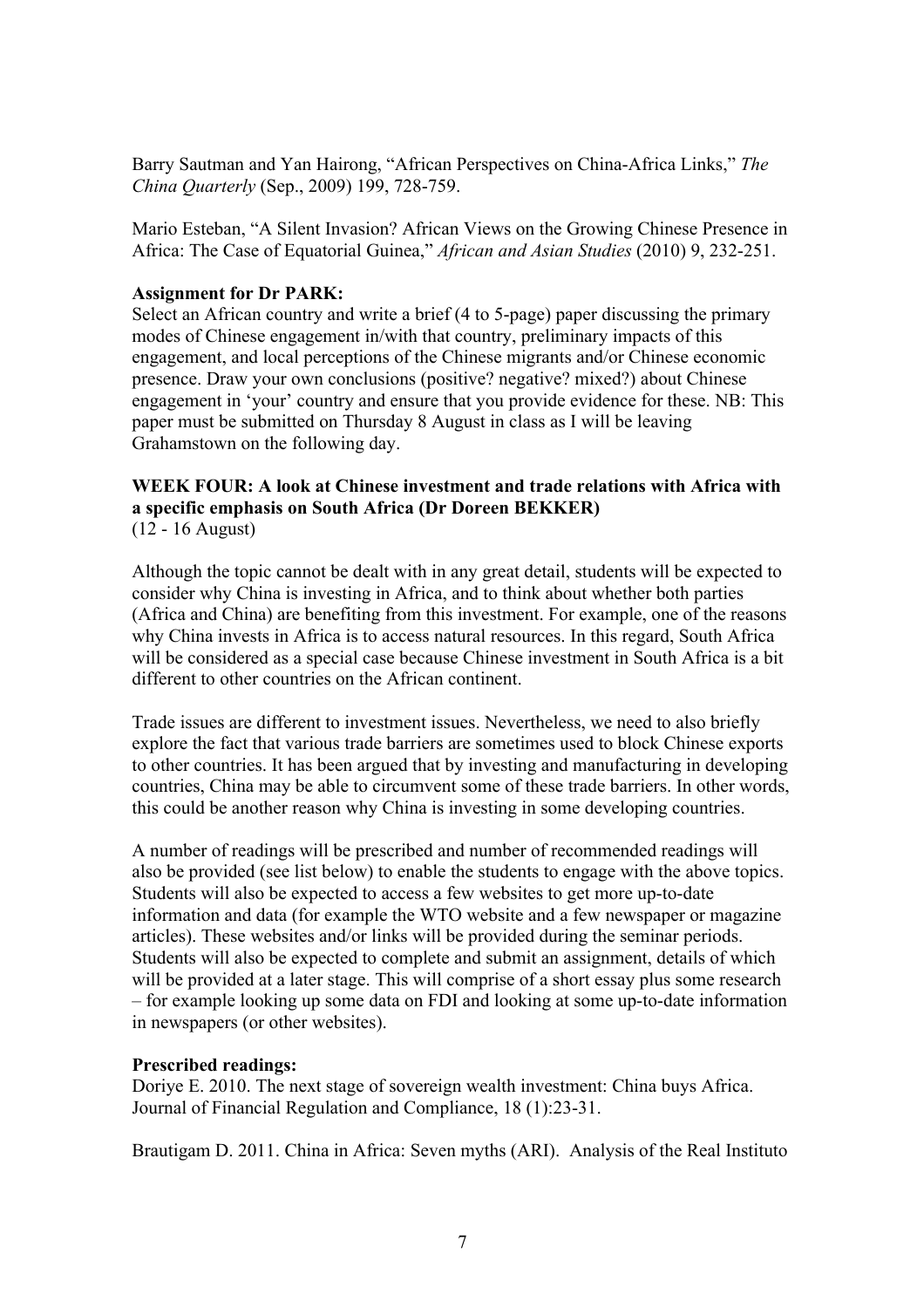Elcano. (The Elcano Royal institute).

http://www.biblesociety.org.uk/uploads/content/bible\_in\_transmission/files/2012\_winte r/BiT\_Winter\_2012\_Brautigam.pdf

Crul F. 2013. China and South Africa on their way to sustainable trade relations. Tralac working paper, S131P02/2013.

Zafar A. 2007. The growing relationship between China and Sub-Saharan Africa: macroeconomic, trade, investment and aid links, The World Bank Research Observer, 22(1): 103-128.

#### **Recommended readings:**

Centre for Chinese Studies. 2007. Standard Bank and ICBC: The start of bigger things to come. The China Monitor, Issue 24, November 2007.

Dreier T. 2013. China's African FDI Safari: opportunistic exploitation or mutually beneficial to all participants? Thesis in partial fulfilment of the degree of Master of Commerce in Financial Markets, Rhodes University, Grahamstown. Chapters 3 and 4. (On Rhodes University's theses repository, use link.)

http://contentpro.seals.ac.za/iii/cpro/DigitalItemViewPage.external?lang=eng&sp=1001 455&sp=T&sp=Pall%2CRu1000001%40%2CQdreier&suite=def

#### **Assignment for Dr Bekker forthcoming.**

#### **WEEK FIVE: What role is the media playing in China-Africa relationships? (Prof Hermann WASSERMAN) (19-23 August)**

China's economic involvement in Africa has grown steeply in recent years. The growth of this economic engagement has become so significant that China is now the continent's largest trade partner. This growth in Sino-African relations has not been without controversy. Critics have asked whether China's interest in Africa should be seen as a benign boost for the continent's economies, or as a threat to local industries. Questions also extend to the political realm – how will China's economic involvement impact on policy-making and democratic culture in African countries? These are complex questions, not least because Africa is a diverse continent, with a diverse range of political cultures, social histories and economic policies. Unfortunately these complexities are often lost in popular media discourses that portray Sino-African relations in panicked tones and in simplistic oppositions (China as 'friend or foe', 'partner or predator').

The engagement between China and South Africa will increasingly be a mediated one. Joseph Nye's notion of 'soft power' has been applied to China's involvement on the continent, and specifically its media interests in Africa. The notion of 'soft power' refers to the achievement of desired political outcomes by using influence and persuasion to attract and co-opt other countries rather than coercing them with force. Some observers have noted that China's increased investment in Africa may be seen as a way to influence opinions on the continent and present a positive image of China to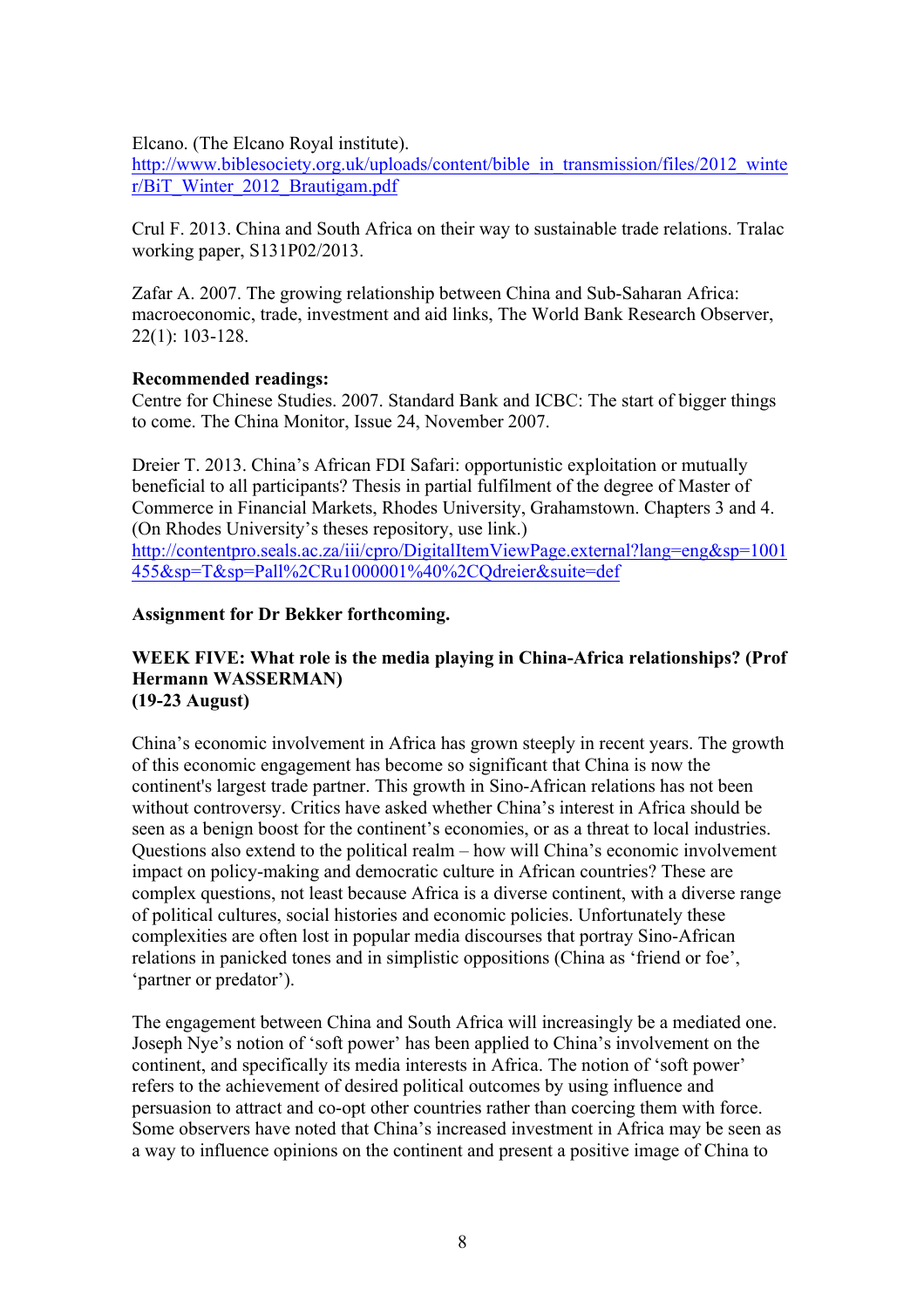counteract negative stereotyping and fear-mongering in African media.

Examples of China's media presence on the continent include the launch of the state broadcaster, China Central Television (CCTV), African head office operation in Nairobi (Kenya) in 2010. This presence makes it possible for CCTV news reports to be broadcast across the continent. The state news agency Xinhua has been present on the continent since the 1980s, but in 2011 also launched a mobile application that makes its news service available to the continent's millions of mobile phone users. Xinhua's English channel CNC World is now also being broadcast to subscribers to the digital satellite television platform DStv, after the South Africa-based company MIH agreed to carry it on its African networks. On the print news front, the opening of bureaux in Johannesburg and Nairobi of the newspaper China Daily has extended the publication's reach to English-language readers in these major African centres, as well as online. Exchange programmes for media groups and journalists to visit China and vice versa have also been seen as a way to further extend its cultural influence. The South African media company Naspers is also benefiting greatly from its investment in the media platform Tencent in China. Media are therefore part and parcel of the flow and counterflow of capital between Africa and China.

During this week of the course, we will briefly explore some theoretical frameworks that may help us understand media representations of China's involvement in Africa and China's own investment in media platforms, as part of media globalization. We will also look at specific examples of media coverage of China in Africa to discuss as case studies. The central questions to be addressed are:

- What role is the media playing in China's strategies of engagement in Africa?
- How is China's involvement in Africa represented in media discourses?

A number of readings will be prescribed and number of recommended readings will also be provided (see list below) to enable the students to engage with the above topics. Students will also be expected to do independent reading and explore internet resources to complete an assignment, which will entail the discussion of media coverage of a particular aspect or controversy around China's involvement in Africa.

#### **Prescribed readings:**

Nederveen Pieterse, J. 2009. Representing the rise of the rest as threat: Media and global divides. Global Media and Communication. 5(2): 221-237

Special Issue of African East-African Affairs Issue 1 March 2013: 'Electric Shadows': Media in East Asian/African Relations. Downloadable from: http://www.ccs.org.za/wpcontent/uploads/2013/04/AEAA-Issue1-2013.pdf

Thussu, D. 2010. 'Chindia' and global communication [Editorial]. Global Media and Communication, 6(3), 243–245.

Wasserman, H. 2012. China in South Africa: media responses to a developing relationship. Chinese Journal of Communication 5(3): 336-354.

#### **Recommended readings:**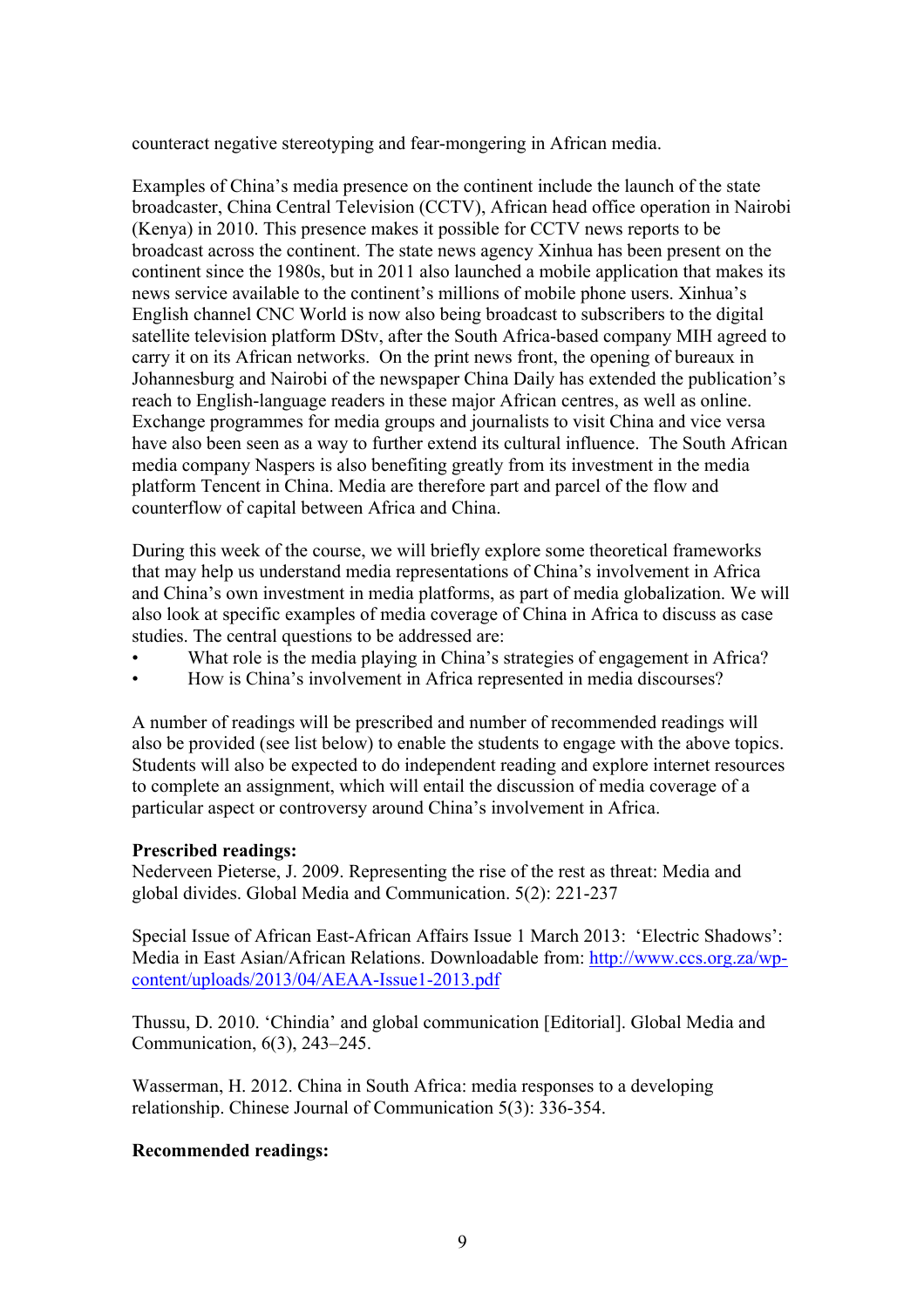Kurlantzick, J. 2007. Charm Offensive. Yale: Yale University Press (chapter IV, Tools of Culture)

Scotton, J.F. & Hachten, W.A. 2010. New Media for a New China. Malden: Wiley-Blackwell

Shirk, S.L. 2011.Changing Media, Changing China. Oxford: Oxford University Press

# **Assignment:**

A journalist working on a story about China's involvement in Africa has contacted you as an expert on China-Africa relations to provide an expert opinion. During your discussion, you realize that the journalist is likely to reproduce stereotypes about China's role in Africa, and will be drawing on common misconceptions. What advice will you give them to ensure that they will write a balanced and wellinformed article? Write a briefing note to the journalist, of no more than 4 pages, in which you:

1. Summarise the issue at hand (you can identify any topic relating to China-Africa relations that has recently been covered in the media)

2. Identify common factual misconceptions as well as stereotypical representations in media discourses on this topic (you can draw on actual published articles or broadcasts)

3. Provide guidelines and information to the journalist to assist them in writing a balanced and well-informed article that includes a critique and appraisal of China-African relations.

# **WEEK SIX: China, environment concerns, renewal energy, and Africa (Mr Harrie ESTERHUYSE)**

### **Session 11: Contrasting China: world environmental bad boy and international renewable energy leader (Tuesday 27 August)**

This class will give and overview of China in the international climate change context, exploring how it is that China is the largest emitter of greenhouse gasses but also the clear world leader in renewable energy. The focus will then shift to China/Africa engagement and potential in renewable energy.

Questions to be asked:

- How bad is China really for the environment?
- Has China become environmentally conscious and if not what is driving its green energy development?
- What is the potential for Chinese engagement with Africa on renewable energy?

# **Required reading:**

Flannery, T., Hueston, G. & Beale, R. (Climate Commission). 2013. The Critical Decade: Global Action Building on Climate Change [Online]. Available: http://climatecommission.gov.au/wp-content/uploads/The-Critical-Decade-Global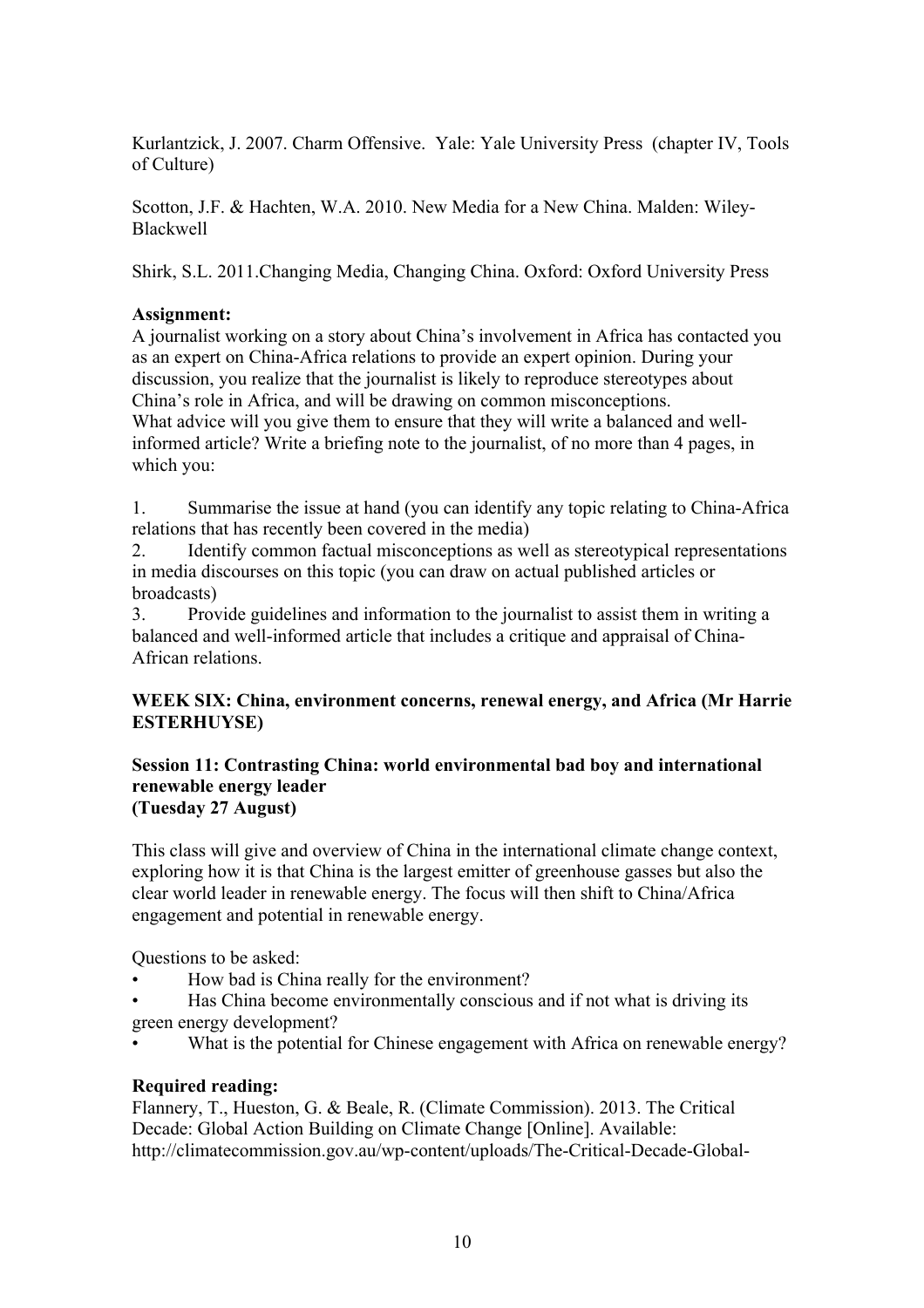Action-Building-on-Climate-Change-web2May.pdf [2013, May 02]. (Read page 4-19)

PEW Charitable Trusts. 2013. 2012 Who's winning the clean energy race? [Online]. Available: http://www.pewenvironment.org/uploadedFiles/PEG/Publications/Report/ clenG20-Report-2012-Digital.pdf [2013, May 01] (Read page 4-21)

International Renewable Energy Agency (IRENA). 2011. Scenarios and Strategies for Africa. Delivered at the IRENA-Africa High-Level Consultations. 8-9 July. Abu Dhabi. (Download here:

http://www.irena.org/menu/index.aspx?mnu=Subcat&PriMenuID=36&CatID=141&Su  $\text{bcatID}=246$ 

# **Recommended reading**

Liu, J. & Goldstein, D. 2013. Understanding China's renewable energy technology exports. Energy Policy, 52: 417-428.

WWF US. 2011. Towards an Energizing Partnership? Exploring China's role as catalyst of renewable energy development in Africa [Online]. Available: http://www.climatefocus.com/documents/files/towards an energizing partnership.pdf [2013, May 23] (Of main interest: page 17-34)

# **Session 12: China's impact on environmental sustainability in Africa (Thursday 29 August)**

People's reaction to China in Africa, especially in South Africa, is often one of distrust, be it due to the perception that China is environmentally destructive or especially due to the association of China and rhino (elephant) poaching. This class will explore the nuances of this perception and the surrounding debate with special focus to China in Africa in the resource extraction industries.

Questions to be asked:

- What do we know about Chinese environmental impact?
- Where are areas of co-operation and where are contested issues?
- What changes have we seen in Chinese foreign FDI policy in an African context? (looking at EXIM Bank and other policies that try and govern Chinese FDI and their environmental and social impact)
- China and the illicit trade- gold, ivory, abalone and wood

# **Required reading:**

CCS Policy Briefing 1: Rhino poaching and East Asian policies: Facts and debates http://www.ccs.org.za/wp-content/uploads/2012/12/MB-rhino-poaching-policybriefing\_FINAL.pdf

CCS Policy Briefing 2: FOCAC: Addressing joint environmental challenges? http://www.ccs.org.za/wp-content/uploads/2012/07/FOCAC\_Policy-Briefing Enviro final.pdf

SARW. 2012. Win-win partnership: China, Southern Africa and the extractive